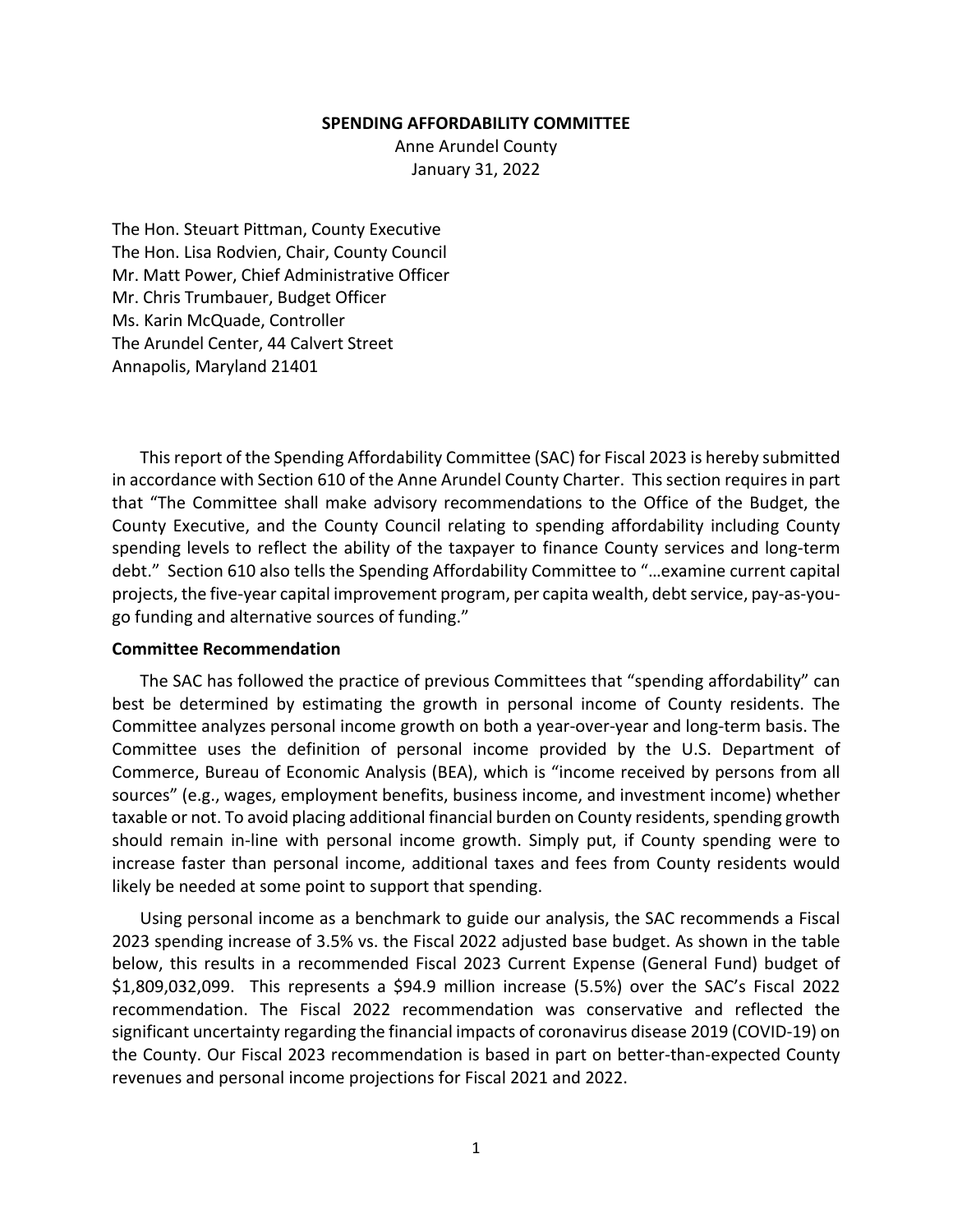With respect to the Capital Budget, County budget policy stipulates that the General Fund Debt Limit be less than 4% of forecasted personal income.<sup>1</sup> Applying the Committee's 3.5% budget growth recommendation to the average of current personal income estimates for Fiscal 2022 results in a forecasted Fiscal 2023 County personal income of \$45,460,241,849. Applying the 4% limit to this personal income forecast results in a recommended General Fund Debt Limit of \$1,818,409,674. This represents a \$95.9 million increase over the SAC's Fiscal 2022 recommendation.

| <b>Anne Arundel County Spending Affordability Committee Recommendations</b>                                    |                  |  |
|----------------------------------------------------------------------------------------------------------------|------------------|--|
| <b>For Fiscal Year 2023</b>                                                                                    |                  |  |
| <b>Current Expense Budget Recommendation</b>                                                                   |                  |  |
| (Adjusted Base Budget for Current Year x Estimated Personal Income Growth Rate for Budget Year)                |                  |  |
| Approved Fiscal 2022 Budget                                                                                    | \$1,873,082,300  |  |
| - Appropriated Fund Balance                                                                                    | (114, 225, 200)  |  |
| - Rainy Day Fund Contribution                                                                                  | (11,000,000)     |  |
| Committee's Adjusted Base Budget - Fiscal 2022                                                                 | \$1,747,857,100  |  |
| Estimated Increase in County Personal Income (Fiscal 2022 to Fiscal 2023)                                      | 3.5%             |  |
| <b>FY2023 General Fund Appropriation Limit (customary manner)</b>                                              | \$1,809,032,099  |  |
|                                                                                                                |                  |  |
| <b>Capital Budget Recommendation</b>                                                                           |                  |  |
| (Personal Income Forecast for Current Year x Estimated Personal Income Growth Rate for Budget Year x Standard) |                  |  |
| Average of Regional Economic Studies Institute (RESI) of Towson University and Moody's                         |                  |  |
| Analytics Forecasts for County Personal Income - Fiscal 2022                                                   | \$43,922,938,985 |  |
| Estimated Increase in County Personal Income (Fiscal 2022 to Fiscal 2023)                                      | 3.5%             |  |
| Forecast Personal Income - Fiscal 2023                                                                         | \$45,460,241,849 |  |
| Standard Applied in County's Debt Affordability Model                                                          | 4.0%             |  |
| Fiscal 2023 General Fund Debt Limit (customary manner)                                                         | \$1,818,409,674  |  |

## **Background**

The State of Maryland contracts with four firms (Sage Policy Group, Moody's, IHS Markit‐ Global Insight, and the Regional Economic Studies Institute [RESI] of Towson University) to provide economic data and personal income forecasts. In addition, the State Board of Revenue Estimates (BRE) makes its own forecast for Maryland. To supplement this data, the County Budget Office obtained Anne Arundel‐specific data and Fiscal 2023 forecasts from RESI and Moody's. This is a change from previous years, in which the County only contracted with RESI for Anne Arundel‐specific forecasts. The SAC requested this change to provide additional data to inform our recommendations.

The RESI and Moody's estimates are informed by personal income data from the BEA, employment data from the Bureau of Labor Statistics, and population data from the U.S. Census Bureau. The following table summarizes the most recent personal income growth estimates for Maryland and Anne Arundel County. On average, these estimates project a 2.7% personal income growth rate for Maryland and a 2.8% growth rate for Anne Arundel County for Fiscal 2023. As shown in the table, the RESI estimates are significantly lower than those provided by the other analysts.

<sup>&</sup>lt;sup>1</sup> Page 21, Approved Current Expense Budget and Budget Message for Fiscal Year 2022.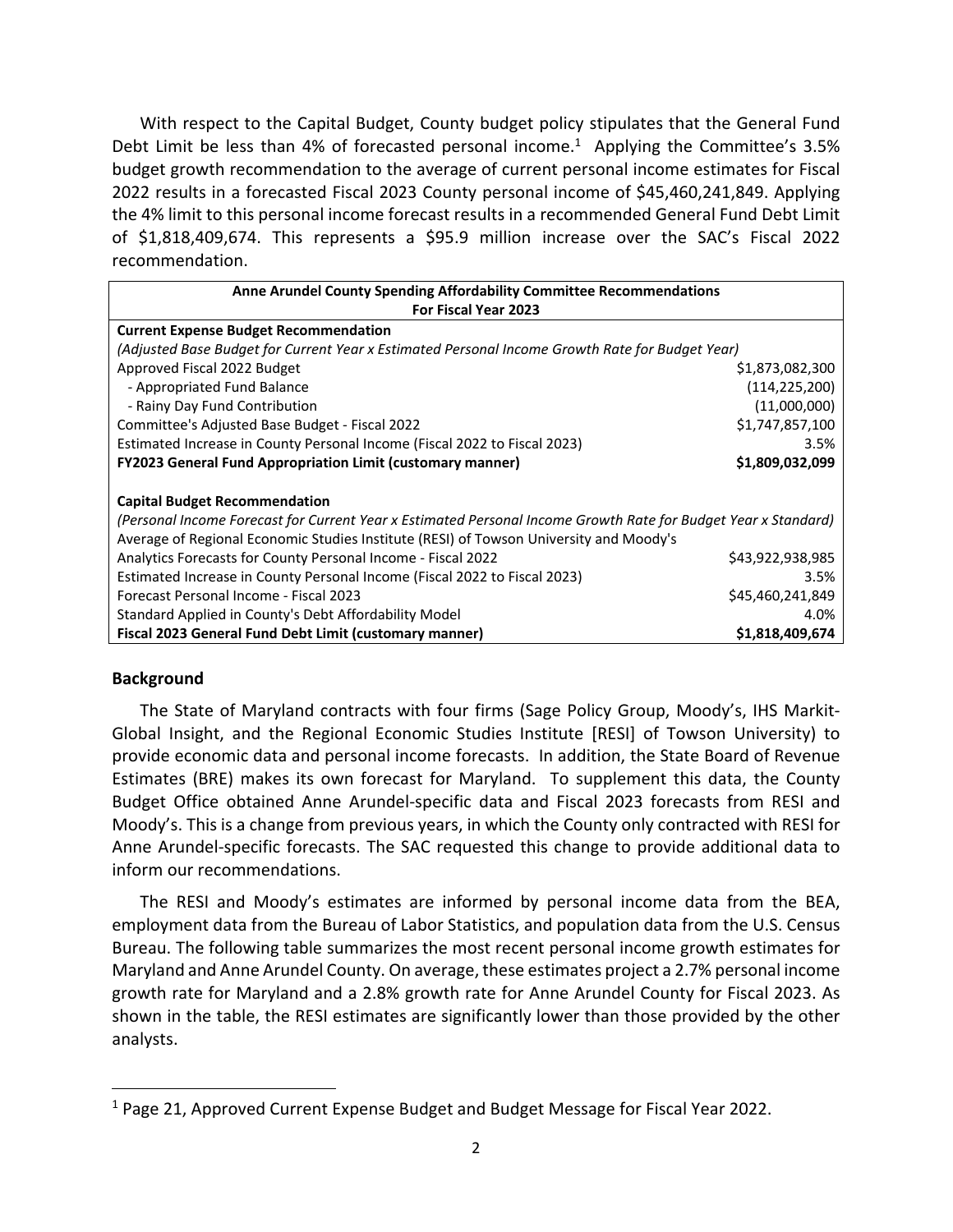| <b>Comparison of Personal Income Forecasts</b> |                                       |      |      |      |      |  |
|------------------------------------------------|---------------------------------------|------|------|------|------|--|
| Fiscal Year 2021 - 2024 (date of estimate)     |                                       |      |      |      |      |  |
|                                                |                                       | 2021 | 2022 | 2023 | 2024 |  |
| <b>State of Maryland</b>                       | Board of Revenue Estimates (Dec 2021) | 6.2% | 3.6% | 2.7% | 4.5% |  |
|                                                | Sage Policy Group (Nov 2021)          | 6.3% | 3.8% | 2.8% | 4.3% |  |
|                                                | Moody's (Nov 2021)                    | 6.3% | 4.0% | 3.2% | 4.9% |  |
|                                                | IHS-Global Insight (Nov 2021)         | 6.2% | 3.7% | 3.0% | 4.8% |  |
|                                                | RESI of Towson University (Dec 2021)  | 1.8% | 1.8% | 1.8% | 3.6% |  |
|                                                | Average                               | 5.3% | 3.4% | 2.7% | 4.4% |  |
|                                                |                                       |      |      |      |      |  |
| <b>Anne Arundel County</b>                     | Moody's (Dec 2021)                    | 6.1% | 4.2% | 3.8% | 5.2% |  |
|                                                | RESI of Towson University (Dec 2021)  | 1.8% | 1.8% | 1.8% | 3.6% |  |
|                                                | Average                               | 4.0% | 3.0% | 2.8% | 4.4% |  |

The following graph shows the actual annual growth rates in personal income from Fiscal 2004 to Fiscal 2020 for Maryland and Anne Arundel County as reported by the BEA, along with the Moody's and BRE forecasts for Fiscal 2021 and beyond. If viewing in black and white, the lower (blue double) line in 2005 is Anne Arundel County and the higher (red solid) line in 2005 is Maryland. In 2023, the higher (blue double) dashed line is Anne Arundel County. For the most recent year where data is available (Fiscal 2020), the BEA currently reports that the personal income growth rate in Anne Arundel County was 4.86%. Note that this data issubject to potential updates by the BEA in future reports. The chart below shows the most recent updates for all years, and supersedes any data presented in previous Committee reports.



### **Summary of SAC Analysis and Discussions**

The SAC members applied our collective experience and background in business, economics, finance, and Federal/State/Local government to assess the forecasts provided by the State's four econometric modeling firms. Because full year personal income reporting is only available from the BEA through Fiscal 2020, projections for Fiscal 2023 are based on 2 years of estimated data. These estimates are continuously revised as new data becomes available. In some cases, the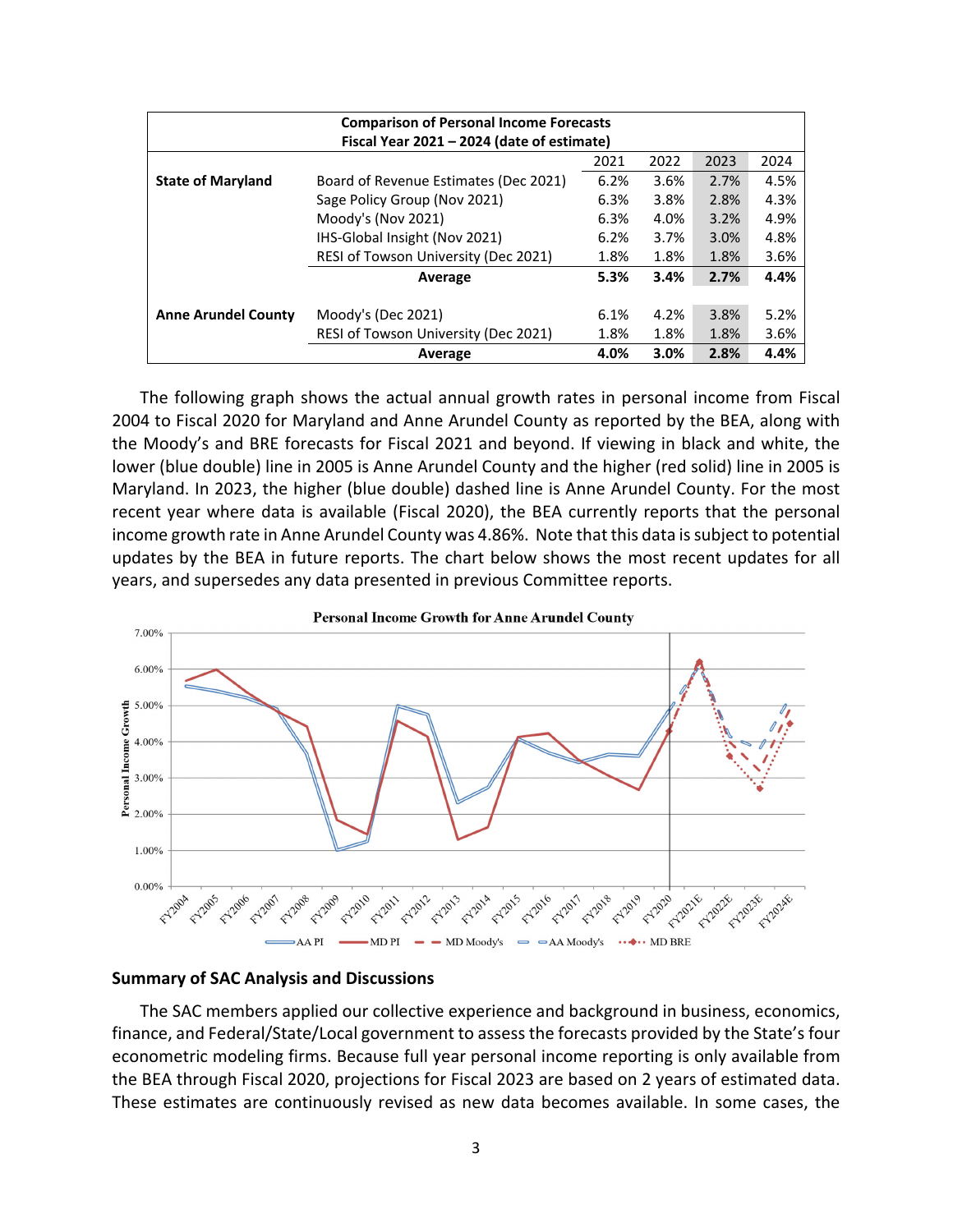actual reported data is also revised. These revisions are typically downward, meaning that County economic growth was slower than originally forecast.

Further complicating this analysis for Fiscal 2023 are the widely varying estimates provided by RESI and Moody's. In their presentation to the SAC on 8 December 2021, RESI presented a very conservative outlook for economic growth in both the County and the State. Their Fiscal 2023 personal income estimate for Anne Arundel is approximately \$44.3 billion. In contrast, Moody's growth estimates are more in line with those of other analysts, and their Fiscal 2023 personal income estimate for Anne Arundel is approximately \$46.1 billion. There are similar differences in the estimates for Fiscal 2021 and Fiscal 2022. For the purposes of this report, the Committee's recommendation on debt affordability uses the average of the RESI and Moody's Fiscal 2022 estimates.

As noted above, the SAC recommends a 3.5% growth in the Fiscal 2023 budget vs. Fiscal 2022. In our deliberations, individual SAC members advocated for growth rates ranging from 2.0% to 3.8%. Members advocating for a lower recommendation primarily expressed concern over the tax burden on lower‐income County residents who have been disproportionately affected by COVID‐19. Members advocating for a mid‐range recommendation expressed concern that long‐ term spending has significantly outpaced County economic growth in recent years, along with concern that spending increases based on near‐term revenue windfalls may be detrimental in future years. Members advocating for higher growth rates cited the Moody's analysis and current job market (e.g., large numbers of unfilled positions, with employers offering significant wage increases to attract employees). All these arguments have merit. Ultimately, the Committee voted to adopt a 3.5% recommendation. The following paragraphs provide additional details regarding each of the positions outlined above.

## **Concerns Regarding the Ongoing Economic Impacts of COVID‐19**

At the macro level, Anne Arundel County remains largely insulated from the economic impacts of COVID‐19 due to our large number of Federally funded jobs, in particular at Ft. Meade. However, the ongoing economic impact of COVID‐19 coupled with rising inflation at the national level disproportionately affects lower income County residents. There are some signs of recovery, with approximately 22,000 jobs added in the County in calendar year 2021 vs. 2020. However, the total number of non‐farm jobs in the County (approximately 258,000, excluding Ft. Meade) remains below pre‐pandemic levels (approximately 269,000 in 2019). Further, Maryland unemployment (5.7%) is slightly higher than the collective Mid‐Atlantic Region unemployment rate (5.5%), and well above the pre‐pandemic level of 3.4%. Most jobs added in 2021 were in lower paying industries (such as hospitality, eating and drinking establishments, retail, and personal services). There were virtually no net jobs added in 2021 in higher paying industries such as technical and professional services. Essentially, County residents re‐entering the workforce are doing so in low paying jobs. At the same time, these residents are seeing an increased cost of living due to inflation. Compounding thisissue isthe fact the Federal Pandemic Unemployment Compensation program ended in September 2021. As such, the Committee is concerned that large increases in spending may drive the need for increased taxes and fees in future years, which would disproportionately impact County residents who are still recovering from the economic impact of COVID‐19.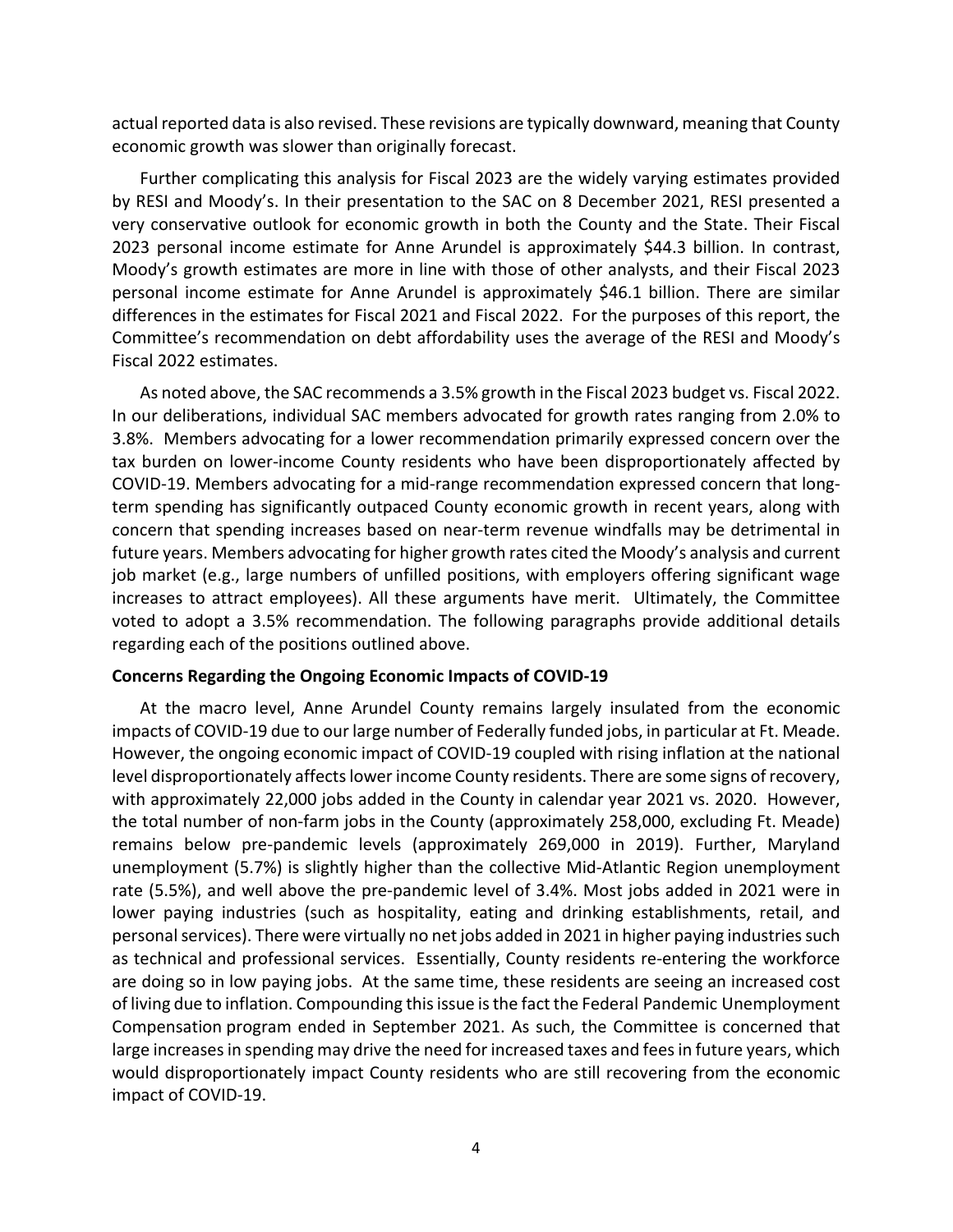#### **Concerns Regarding Long Term County Spending Trends**

Since Fiscal 2002, the Committee has used personal income as the metric by which to assess spending affordability. Using this standard, the Committee is concerned that County spending is significantly outpacing personal income growth. In other words, spending is growing faster than the County economy (using personal income as a proxy). Specifically, over the past 10 years, Budget Office analysis shows that the compound annual growth rate (CAGR) of County spending is 4.25%. Over the same period, personal income grew at a CAGR of 3.65%. In the past 5 years, the CAGR of County spending is even higher at 4.54%. Moreover, analysis shows that spending growth outpaced personal income growth on a year‐over‐year basis in 6 of the last 8 years for which actual data is available (see Attachment A). The Committee first noted our concern over long‐term spending growth in our Fiscal 2022 report.

Our concern is not a matter of whether expected County revenues support proposed spending. Based on data presented to the Committee by the Budget Office, we are confident that County Revenues for Fiscal 2023 will be strong, with an estimated growth of \$108 million or 6% vs. the Fiscal 2022 approved budget. However, this increase is largely due to recent changes in Federal tax policy concerning pass through entities, which had the effect of accelerating State and County tax filings and payments. Further, as the Committee noted in our report for Fiscal 2022, we believe recent revenue increases are due at least in part to Federal stimulus in response to COVID‐19. The County is also benefitting from the current real estate market, with steady growth in property tax revenue and better than usual recordation and transfer taxes. Finally, there is a significant fund balance based on better-than-expected revenues in Fiscal 2021 and 2022.

That said, Committee members expressed concern that the revenue increases noted above may be transitory, and the County Council may enact "permanent" spending programs based on projected revenues and available fund balance. This in turn may lead to structural deficits in future years. In the event of a future revenue downturn, this could force the Council to either decrease County services, enact tax increases beyond the changes introduced in Fiscal 2020, or freeze future spending growth. The burden of any of these outcomes would fall on County residents.

The Committee encourages the County Council to take a strategic, long‐term view regarding the County economy and budget. Personal income data from BEA makes it clear that County economic growth is slowing. In past years, it was safe to assume an average Anne Arundel personal income growth of approximately 4% each year. However, in six of the last eight years for which actual data is available (2013 – 2020), personal income growth was less than 4% (see Attachment A). There are many factors driving slower growth, among them an aging County population, a decline in overall population growth year‐over‐year, and flat growth when it comes to higher paying jobs. As such, the Committee believes future personal income growth for the County will be closer to 3.5% per year.

## **Near Term Outlook**

While long-term County growth appears to be slowing, there is reason to believe that nearterm growth will be strong and the 3.8% growth projection by Moody's is accurate. As noted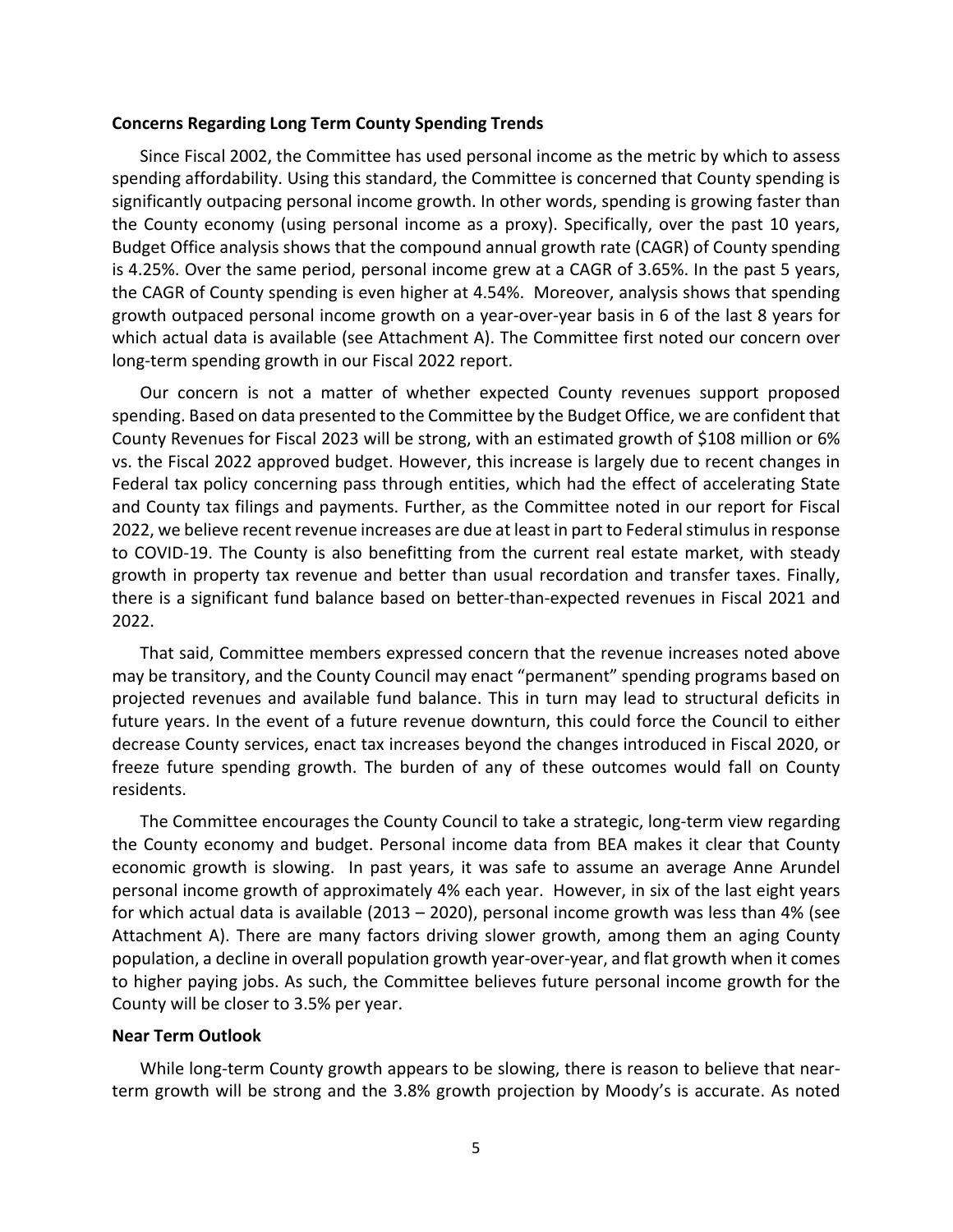above, the number of jobs in the County has still not returned to pre‐pandemic levels. Further, the labor force participation rate for calendar year 2021 was 65.43%, vs. a pre‐pandemic level of 69.16%. It is well documented in the media that businesses across the board have large numbers of job openings and are offering substantial salaries (as compared to pre‐pandemic levels) to attract employees. Therefore, as COVID‐19 restrictions are lifted it is reasonable to expect that County residents will continue to re‐enter the workforce and that average wages will increase, positively impacting personal income and tax revenue.

## **Conclusion**

Based on the analysis presented above, the SAC recommends an increase of 3.5% in the Fiscal 2023 General Fund budget as compared to Fiscal 2022. This recommendation is less than the personal income growth rate currently forecasted by Moody's for Anne Arundel County (3.8%), but greater than the forecast provided by RESI (1.8%). The Committee believes the Moody's estimate is more accurate. However, there remains significant uncertainty over the impacts of COVID‐19 which makes it difficult to draw any long‐term conclusions. Moreover, the Committee is concerned over County spending growth in recent years. This, coupled with analysis that shows County economic growth is steadily slowing, suggests a budget increase that is less than Moody's personal income growth prediction. As we have noted in previous reports, the Committee encourages a more conservative approach, allowing budget and policy flexibility in future years.

The Committee once again extends its heartfelt appreciation to our County employees, especially to Budget Administrator Hujia Hasim and Budget and Management Analyst Hannah Dier. The quality of governmental services that they provide is second to none. We sincerely hope that the evidence assembled for this report will help manage expectations and inform fair and just analysis of the difficult choices facing our elected leaders.

Sincerely,

Was 22 from

David G. James, Chair

| <b>District</b> | <b>Name</b>                | <b>Resolution #</b> | <b>Appointed on</b> | <b>Term Expires</b> |
|-----------------|----------------------------|---------------------|---------------------|---------------------|
| 1               | Nicole Butler              | 34-19               | 9/16/2019           | 12/1/2022           |
| $\overline{2}$  | Ejaz Younas, Vice Chair    | 19-17               | 5/1/2017            | 12/1/2020           |
| 3               | Deborah Ritchie            | 34-19               | 9/16/2019           | 12/1/2021           |
| 4               | Open                       |                     |                     |                     |
| 5               | Mary Clapsaddle, Secretary | 34-19               | 9/16/2019           | 12/1/2022           |
| 6               | David Juppe                | 34-19               | 9/16/2019           | 12/1/2022           |
| 7               | David James, Chair         | $45 - 17$           | 10/16/2017          | 12/1/2021           |

Spending Affordability Committee Membership for Calendar 2021 to 2022: